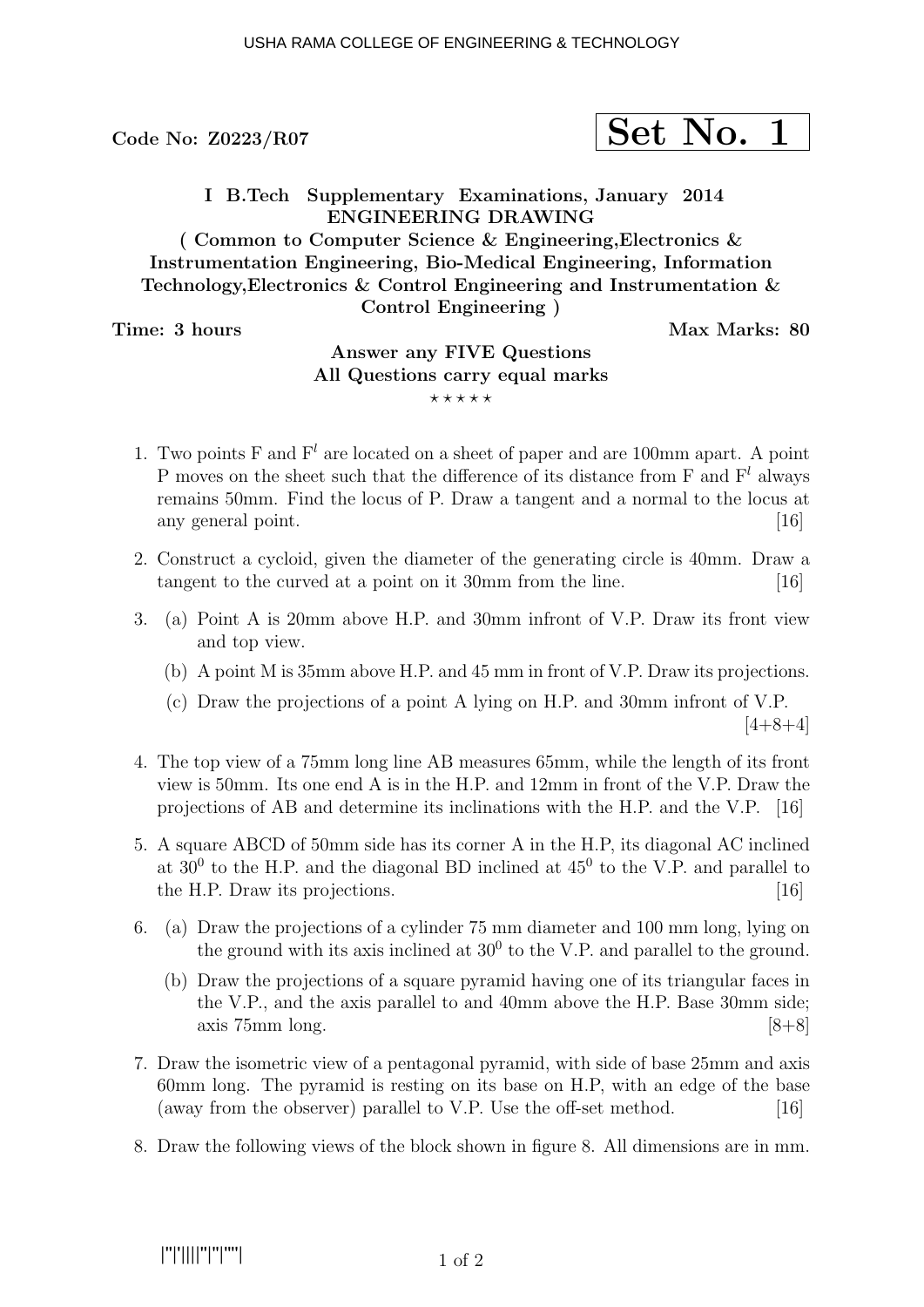



Figure 8

- (a) Front View.
- (b) Top view
- (c) Both side views. [16]

 $***$ \*\*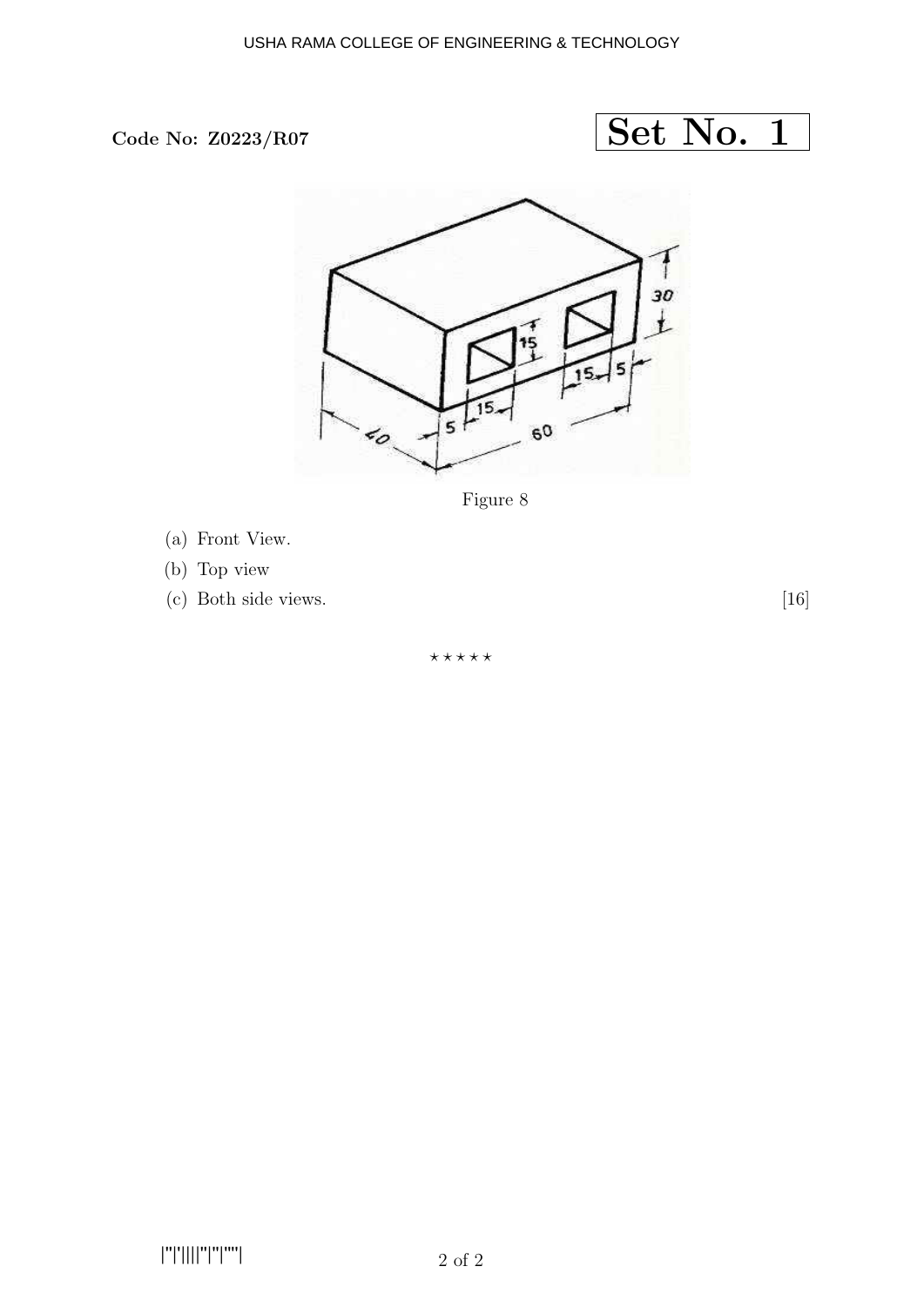# $\rm{Code}$  No: Z0223/R07  $\rm{Set}$   $\rm{Net}$   $\rm{No.}$  2

I B.Tech Supplementary Examinations, January 2014 ENGINEERING DRAWING

( Common to Computer Science & Engineering,Electronics & Instrumentation Engineering, Bio-Medical Engineering, Information Technology,Electronics & Control Engineering and Instrumentation & Control Engineering )

Time: 3 hours and the set of the Max Marks: 80

## Answer any FIVE Questions All Questions carry equal marks  $***$ \*\*

- 1. The vertex of a hyperbola is 65mm from its focus. Draw the curve if the eccentricity is 3/2. Draw a normal and a tangent at a point on the curve, 75 mm from the directrix.  $[16]$
- 2. A coin of 40mm diameter rolls over horizontal table without slipping. A point on the circumference of the coin is in contact with the table surface in the beginning and after one complete revolution. Draw and name the curve. Draw a tangent and normal at any point on the curve. [16]
- 3. (a) Draw the projectors of the following points in different quadrants.
	- i. Point A, 25mm infront of V.P. and 30mm above H.P.
	- ii. Point B, 22mm behind V.P. and 28mm above H.P.
	- iii. Point C, 28mm behind V.P. and 30mm below H.P
	- iv. Point D, 40mm infront of V.P. and 25mm below H.P
	- (b) A point P is 25mm in front of the V.P. and 40 mm above the H.P. Another point Q is 40mm in front of the V.P. and 25mm above the H.P. The distance measured between the projectors is 40mm. Draw the projections and find the distance between P and Q.  $[8+8]$
- 4. A line AB, 65mm long, has its end A 20mm above the H.P. and 25mm in front of the V.P. The end B is 40mm above the H.P. and 65mm in front of the V.P. Draw the projections of AB and show its inclinations with the H.P. and the V.P. [16]
- 5. A regular hexagonal plane of 45mm side has a corner on H.P. and its surface is inclined at  $45^{\circ}$  to H.P. Draw the projections, when the diagonal through the corner, Which is on H.P. makes  $30^0$  with V.P. [16]
- 6. A pentagonal pyramid, base 25mm side and axis 50mm long has one of its triangular faces in the V.P. and the edge of the base contained by that face makes an angle of  $30^0$  with the H.P. Draw its projections. [16]
- 7. Draw the isometric view of a pentagonal pyramid, with side of base 25mm and axis 60mm long. The pyramid is resting on its base on H.P, with an edge of the base (away from the observer) parallel to V.P. Use the off-set method. [16]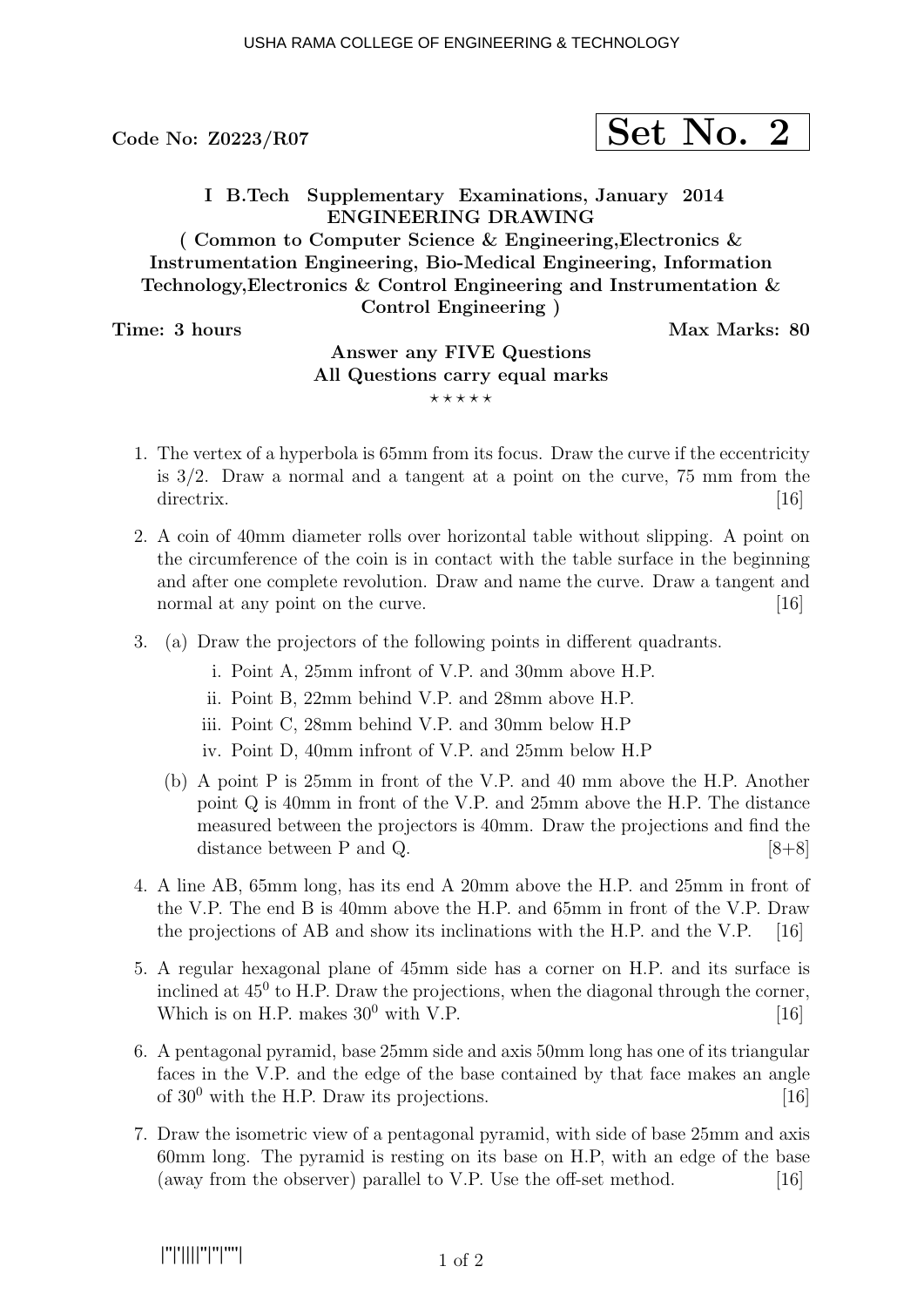### USHA RAMA COLLEGE OF ENGINEERING & TECHNOLOGY



8. Draw the following views of the block shown in figure 8. All dimensions are in mm.



Figure 8

- (a) Front View.
- (b) Top view
- (c) Both side views. [16]

 $***$ \*\*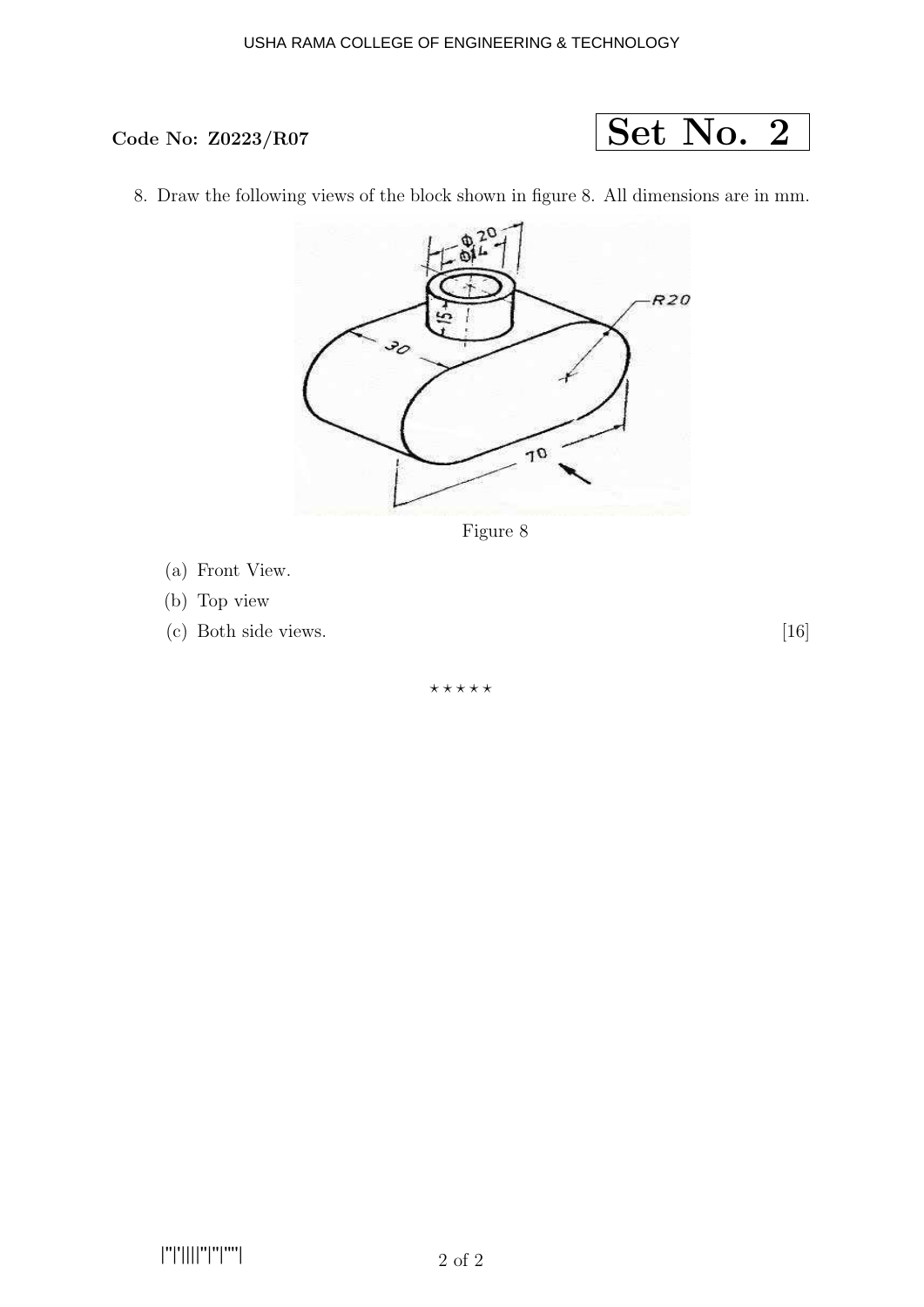# $\sigma$ Code No: Z0223/R07  $\vert$  Set No. 3

I B.Tech Supplementary Examinations, January 2014 ENGINEERING DRAWING

( Common to Computer Science & Engineering,Electronics & Instrumentation Engineering, Bio-Medical Engineering, Information Technology,Electronics & Control Engineering and Instrumentation & Control Engineering )

Time: 3 hours Max Marks: 80

## Answer any FIVE Questions All Questions carry equal marks  $***$ \*\*

- 1. Two straight lines OA and OB make an angle of 75<sup>0</sup> between them. P is a point 40mm from OA and 50mm from OB. Draw a hyperbola through P, with OA and OB as asympotes, marking at least ten points. [16]
- 2. A circle of 455mm diameter rolls along a straight line without slipping. Draw the curve traced out by a point P on the circumference for 1.5 revolution of the circle. Name the curve. Draw a tangent and normal at a point on it 35mm from the line. [16]
- 3. Draw the projections of the following points on the same ground line, keeping the Projectors 20mm apart.
	- (a) Point C, in the V.P. and 40mm above the H.P.
	- (b) Point D, 25mm below the H.P. and 25mm behind the V.P.
	- (c) Point E,15mm above the H.P. and 50mm behind the V.P.
	- (d) Point F, 40mm below the H.P. and 25mm infront of the V.P.  $[4\times4]$
- 4. A line CD 80mm long is inclined at an angle of  $30^0$  to H.P. and  $45^0$  to V.P. The point C is 20mm above H.P. and 30mm in front of V.P. Draw the projections of the straight line.  $[16]$
- 5. A circle of 40mm diameter, is resting on H.P. on a point, with its surface inclined at  $30^0$  to H.P. Draw the projections of the circle when
	- (a) The top view of a diameter, through the resting point, makes an angle of  $45^{\circ}$ with xy.
	- (b) The diameter passing through the resting point makes an angle of  $45^{\circ}$  with the V.P.  $[16]$
- 6. (a) Draw the projections of a triangular prism, base 40 mm side and axis 50 mm long, resting on one of its bases on the H.P. with a vertical face perpendicular to the V.P.
	- (b) A cube of 50mm long edges is resting on the H.P. with its Vertical faces equally inclined to the V.P. Draw its projections.

|''|'||||''|''|''''|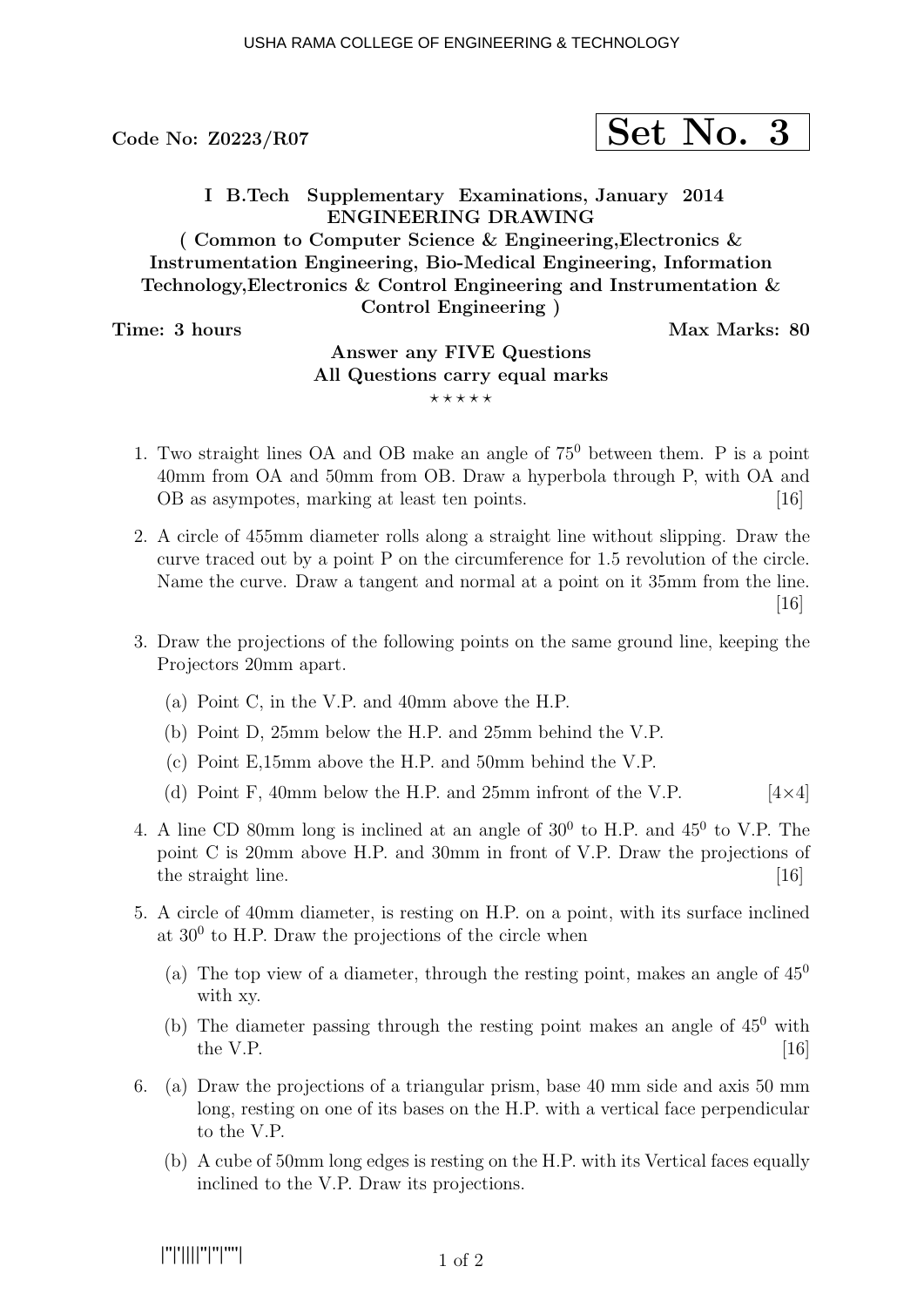### USHA RAMA COLLEGE OF ENGINEERING & TECHNOLOGY



- (c) A triangular prism, base 40 mm side and height 65 mm is resting on the H.P. on one of its rectangular faces with the axis parallel to the V.P. Draw its projections.  $[4+8+4]$
- 7. Draw the isometric view of a pentagonal pyramid, with side of base 25mm and axis 60mm long. The pyramid is resting on its base on H.P, with an edge of the base (away from the observer) parallel to V.P. Use the off-set method. [16]
- 8. Draw the following views of the block shown in figure 8. All dimensions are in mm.



Figure 8

- (a) Front View.
- (b) Top view
- (c) Both side views. [16]

⋆ ⋆ ⋆ ⋆ ⋆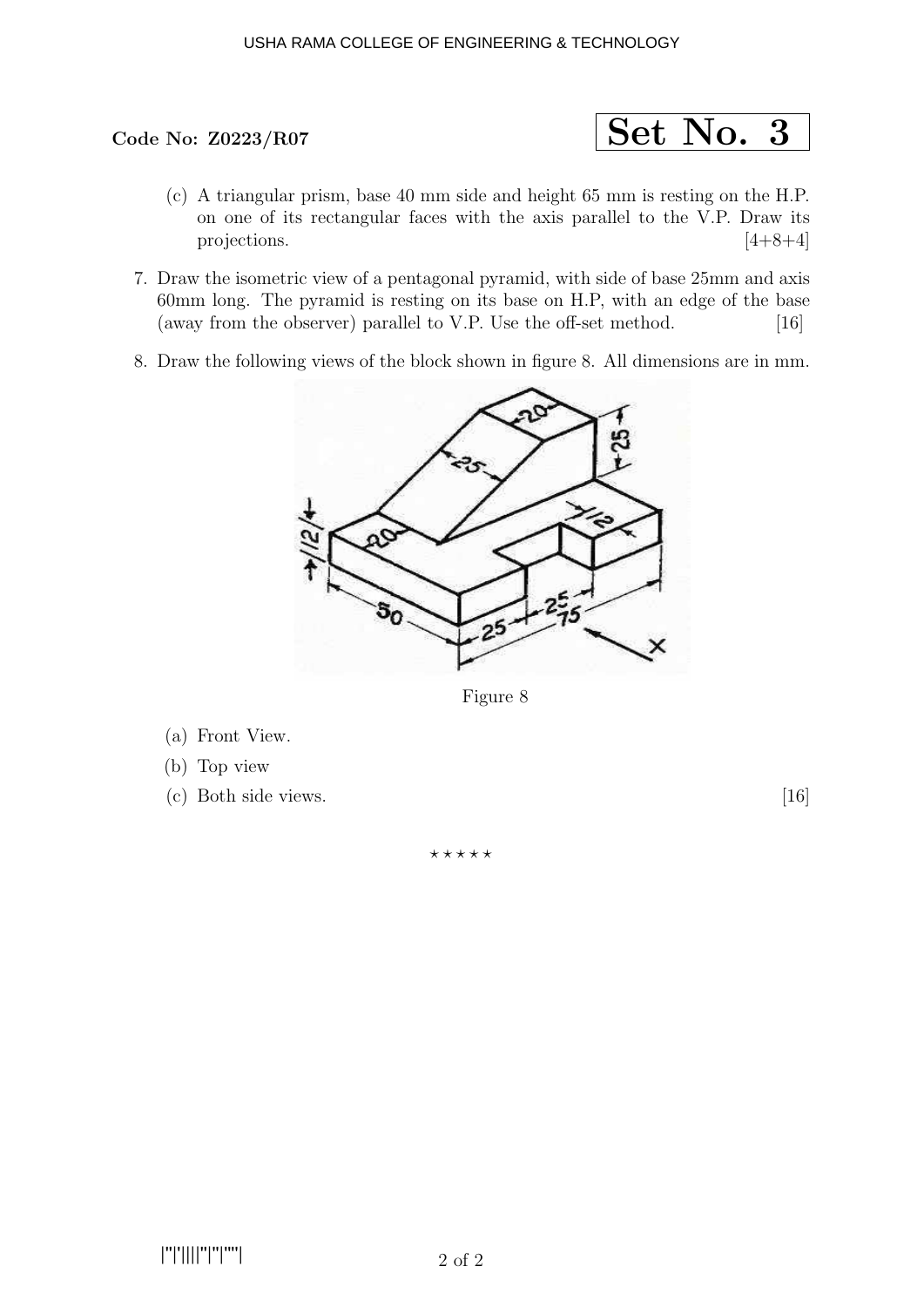# Code No:  $20223/R07$  Set No. 4

I B.Tech Supplementary Examinations, January 2014 ENGINEERING DRAWING

( Common to Computer Science & Engineering,Electronics & Instrumentation Engineering, Bio-Medical Engineering, Information Technology,Electronics & Control Engineering and Instrumentation & Control Engineering )

Time: 3 hours Max Marks: 80

## Answer any FIVE Questions All Questions carry equal marks  $***$ \*\*

- 1. (a) A fountain jet discharges water from ground level at an inclination of  $50<sup>0</sup>$  to the ground. The jet travels a horizontal distance of 9cm from the point of discharge and falls on the ground. Trace the path of the jet.
	- (b) The distance between two fixed points is 90mm. A point P moves such that the difference of its distance from the two fixed points is always equal to 60mm. Draw the loci of P.  $[8+8]$
- 2. Draw an epicyclodial of rolling circle 40mm (2r), which rolls outside another circle of 150mm diameter (2R) for one revolution. Draw a tangent and normal at any point on the curve. [16] point on the curve.
- 3. (a) A point A is 2.5 cm above the H.P. and 3 cm infront of the V.P. Draw its Projections.
	- (b) A point A is 2 cm below the H.P. and 4 cm behind the V.P. Draw its Projections.
	- (c) Two points A and B are in the H.P. The point A is 30mm in front of the V.P., while B is behind the V.P. The distance between their projectors is 75mm and the line joining their top views makes an angle of  $45<sup>0</sup>$  with xy. Find the distance of the point B form the V.P.  $[4+4+8]$
- 4. The top view of a 75mm long line CD measure 50mm. C is 50mm in front of the V.P. and 15mm below the H.P. D is 15mm in front of the V.P. and is above the H.P. Draw the front view of CD and find its inclinations with the H.P. and the V.P. [16]
- 5. A regular hexagon of 40mm side has a corner in the H.P. Its surface is inclined at 45<sup>0</sup> to the H.P. and the top view of the diagonal through the corner which is in the H.P. makes an angle of  $60^0$  with the V.P. Draw its projections. [16]
- 6. A hexagonal prism, base 30mm side and axis 75mm long, has an edge of the base parallel to the H.P. and inclined at  $45^{\circ}$  to the V.P. Its axis makes an angle of  $60^{\circ}$ with the H.P. Draw its projections. [16]
- 7. Draw the isometric projection of a cone of base 40 mm diameters and height 58mm when it rests with its base on H.P.  $[16]$

|''|'||||''|''|''''|